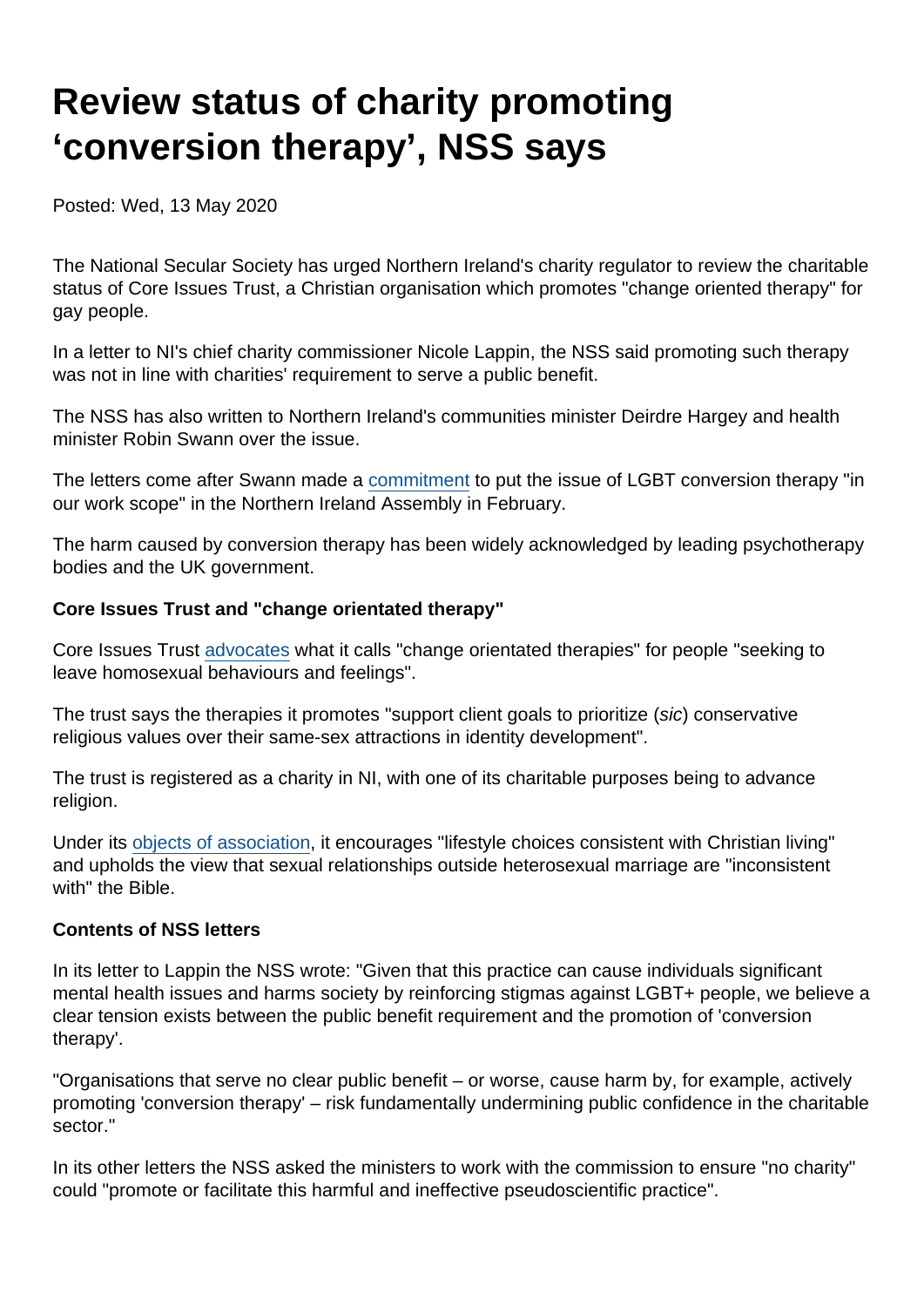The society added that the legal provision which makes 'the advancement of religion' a charitable purpose should be re-evaluated.

NSS comment and Charity Commission response

NSS chief executive Stephen Evans said: "Bogus therapies which encourage people to change or suppress their sexuality are harmful and widely discredited. Those promoting them shouldn't enjoy the tax breaks and public recognition that charitable status brings.

"Northern Ireland's executive and Charity Commission should review the status of organisations which promote these so called therapies and remove their charitable privileges if they keep pushing them."

In a statement to the [Belfast Telegraph,](https://www.belfasttelegraph.co.uk/news/northern-ireland/complaint-over-charity-status-of-gay-conversion-group-core-issues-trust-in-northern-ireland-39201914.html) the Charity Commission for Northern Ireland said the NSS's letter would be considered in detail.

A spokesperson added that a charity's purpose "must be beneficial, not harmful".

Charities and public benefit

- Organisations which register as charities are required to serve a public benefit. The [Charities](http://www.legislation.gov.uk/nia/2008/12/section/2) [Act \(Northern Ireland\) 2008](http://www.legislation.gov.uk/nia/2008/12/section/2) outlines a series 'charitable purposes' which charities can register under. One of these purposes is 'the advancement of religion'.
- In a 2019 [report](https://www.secularism.org.uk/uploads/nss-advancement-of-religion-charity-report-(electronic).pdf) the NSS [argued](https://www.secularism.org.uk/news/2019/03/over-12000-charities-exist-only-to-promote-religion-nss-reveals) that 'the advancement of religion' should be removed as a charitable purpose.

Conversion therapy: the harm caused

- In 2018 the UK government [said it would](https://www.secularism.org.uk/news/2018/07/nss-welcomes-government-plan-to-ban-lgbt-conversion-therapy) "fully consider all legislative and non-legislative options to prohibit promoting, offering or conducting conversion therapy".
- A 2014 [consensus statement?](https://www.secularism.org.uk/uploads/uk-council-for-psychotherapy-consensus-statement-on-conversion-therapy.pdf?v=1502895374)from the UK Council for Psychotherapy concluded that 'conversion therapy' was harmful. In 2017 major counselling and psychotherapy bodies from across the UK [committed](https://www.secularism.org.uk/uploads/memorandum-of-understanding-on-conversion-therapy-(2017).pdf?v=1516266672) to ending 'conversion therapy'.
- According to the Ozanne Foundation's[?2018 National Faith & Sexuality Survey,](https://ozanne.foundation/faith-sexuality-survey-2018/) well over half of respondents who had attempted to change their sexual orientation had suffered from mental health?issues?as a result. Around 40% of those who had suffered mental health issues had self-harmed.
- Last week [Germany](https://www.bbc.co.uk/news/world-europe-52585162) became latest country to pass legislation restricting 'conversion therapy'.

Further note

A recent [petition](https://action.allout.org/en/m/6a7443f2/) against the trust's charitable status, from the advocacy group All Out, secured more than 10,000 signatures.

[Discuss on Facebook.](https://www.facebook.com/NationalSecularSociety/posts/2971058809629117)

Image by [StockSnap](https://pixabay.com/users/StockSnap-894430/?utm_source=link-attribution&utm_medium=referral&utm_campaign=image&utm_content=2577925) from [Pixabay](https://pixabay.com/?utm_source=link-attribution&utm_medium=referral&utm_campaign=image&utm_content=2577925).

### What the NSS stands for